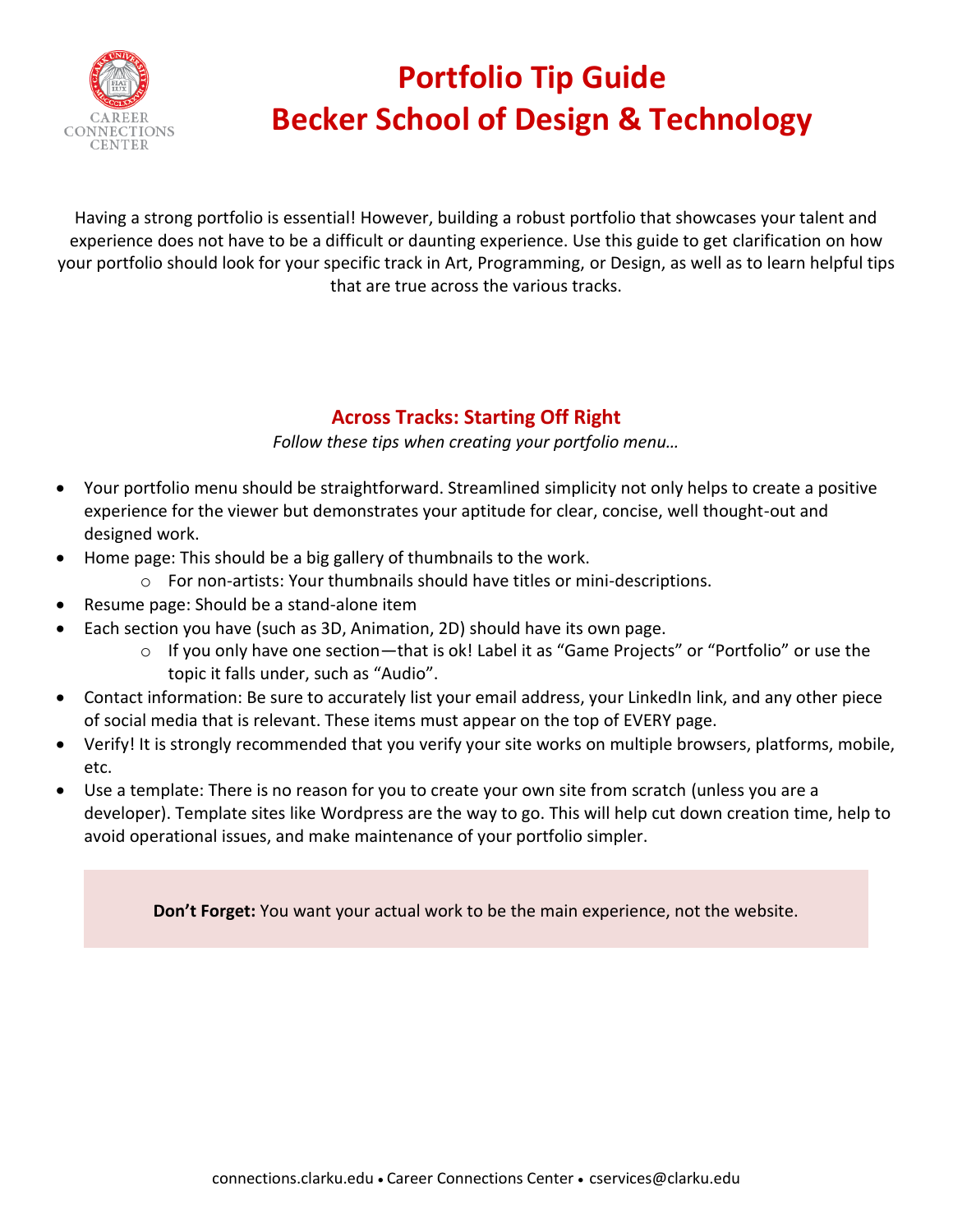# **Alumni Portfolios: Specific Component Examples**

View some examples of portfolio components from alumni of the Becker School of Design and Technology. These examples showcase specific well-done components as identified.

- 3D model, hired by Roackstar: [http://www.mdhopkins.net/project-frame-grumpy-sculpt/](https://nam10.safelinks.protection.outlook.com/?url=http%3A%2F%2Fwww.mdhopkins.net%2Fproject-frame-grumpy-sculpt%2F&data=04%7C01%7CRaWhite%40clarku.edu%7C7a3fde67363044d5f5e108d998f268e9%7Cb5b2263d68aa453eb972aa1421410f80%7C0%7C0%7C637708989189368761%7CUnknown%7CTWFpbGZsb3d8eyJWIjoiMC4wLjAwMDAiLCJQIjoiV2luMzIiLCJBTiI6Ik1haWwiLCJXVCI6Mn0%3D%7C1000&sdata=1tMEw9RClLE2Dbw6AMPJpVqaJwYfAeHizSmTIsN8WtY%3D&reserved=0)
- VFX, hired by multiple gaming companies as a VFX lead: [https://vimeo.com/630265577](https://nam10.safelinks.protection.outlook.com/?url=https%3A%2F%2Fvimeo.com%2F630265577&data=04%7C01%7CRaWhite%40clarku.edu%7C7a3fde67363044d5f5e108d998f268e9%7Cb5b2263d68aa453eb972aa1421410f80%7C0%7C0%7C637708989189368761%7CUnknown%7CTWFpbGZsb3d8eyJWIjoiMC4wLjAwMDAiLCJQIjoiV2luMzIiLCJBTiI6Ik1haWwiLCJXVCI6Mn0%3D%7C1000&sdata=3H2duPZGGLrT%2F1ugEXwxvmXFJdUu%2FqbgmIPx7smvfYY%3D&reserved=0)
- Programming, Software Engineer at Discord: [https://poppgames.wixsite.com/poppgames/vr](https://nam10.safelinks.protection.outlook.com/?url=https%3A%2F%2Fpoppgames.wixsite.com%2Fpoppgames%2Fvr&data=04%7C01%7CRaWhite%40clarku.edu%7C7a3fde67363044d5f5e108d998f268e9%7Cb5b2263d68aa453eb972aa1421410f80%7C0%7C0%7C637708989189378719%7CUnknown%7CTWFpbGZsb3d8eyJWIjoiMC4wLjAwMDAiLCJQIjoiV2luMzIiLCJBTiI6Ik1haWwiLCJXVCI6Mn0%3D%7C1000&sdata=oAlnillYDh0mS17fdYx%2FCoCLjZQZ7GowU%2FiqDAG9gHg%3D&reserved=0)
- Programming, hired by Google: [https://www.jaredbraun.com/fur](https://nam10.safelinks.protection.outlook.com/?url=https%3A%2F%2Fwww.jaredbraun.com%2Ffur&data=04%7C01%7CRaWhite%40clarku.edu%7C7a3fde67363044d5f5e108d998f268e9%7Cb5b2263d68aa453eb972aa1421410f80%7C0%7C0%7C637708989189378719%7CUnknown%7CTWFpbGZsb3d8eyJWIjoiMC4wLjAwMDAiLCJQIjoiV2luMzIiLCJBTiI6Ik1haWwiLCJXVCI6Mn0%3D%7C1000&sdata=cU0stbJvTpLoepuclWEeobiW1jUcDm4Q322YDZuKY5M%3D&reserved=0)
- Audio, hired at Vicarious Visions: [https://soundlister.com/portfolio/max-meisel/](https://nam10.safelinks.protection.outlook.com/?url=https%3A%2F%2Fsoundlister.com%2Fportfolio%2Fmax-meisel%2F&data=04%7C01%7CRaWhite%40clarku.edu%7C7a3fde67363044d5f5e108d998f268e9%7Cb5b2263d68aa453eb972aa1421410f80%7C0%7C0%7C637708989189388673%7CUnknown%7CTWFpbGZsb3d8eyJWIjoiMC4wLjAwMDAiLCJQIjoiV2luMzIiLCJBTiI6Ik1haWwiLCJXVCI6Mn0%3D%7C1000&sdata=8vqRStp2PWpwxH0hu79TFmjGOYEwQriZhUT9dg3THME%3D&reserved=0)
- Writing: [https://brittywolfe.com/](https://nam10.safelinks.protection.outlook.com/?url=https%3A%2F%2Fbrittywolfe.com%2F&data=04%7C01%7CRaWhite%40clarku.edu%7C7a3fde67363044d5f5e108d998f268e9%7Cb5b2263d68aa453eb972aa1421410f80%7C0%7C0%7C637708989189388673%7CUnknown%7CTWFpbGZsb3d8eyJWIjoiMC4wLjAwMDAiLCJQIjoiV2luMzIiLCJBTiI6Ik1haWwiLCJXVCI6Mn0%3D%7C1000&sdata=4pDbnDka9cs7EvuzeX531UkMXV5yMeBUJ72jVhWgSo0%3D&reserved=0)
- Design (Hibachi Hero example), owns indie gaming company: [https://rejontaylor.com/works](https://nam10.safelinks.protection.outlook.com/?url=https%3A%2F%2Frejontaylor.com%2Fworks&data=04%7C01%7CRaWhite%40clarku.edu%7C7a3fde67363044d5f5e108d998f268e9%7Cb5b2263d68aa453eb972aa1421410f80%7C0%7C0%7C637708989189398632%7CUnknown%7CTWFpbGZsb3d8eyJWIjoiMC4wLjAwMDAiLCJQIjoiV2luMzIiLCJBTiI6Ik1haWwiLCJXVCI6Mn0%3D%7C1000&sdata=WL9LVaKLmPeEQOWT7VClvP5olDjPsD57KGr7AX1Y4DY%3D&reserved=0)

# **Industry Portfolios: Art, Programming, and Design Track Examples**

The below are portfolio examples that are well-rounded over all. After viewing the portfolio take a look at some of the specific reasons as to why the portfolio works so well.

## **Art:** [https://www.squashandstretch.org/albums/1673640](https://nam10.safelinks.protection.outlook.com/?url=https%3A%2F%2Fwww.squashandstretch.org%2Falbums%2F1673640&data=04%7C01%7CRaWhite%40clarku.edu%7C427a43bc182c4c2bb06908d999af527e%7Cb5b2263d68aa453eb972aa1421410f80%7C0%7C0%7C637709800556224063%7CUnknown%7CTWFpbGZsb3d8eyJWIjoiMC4wLjAwMDAiLCJQIjoiV2luMzIiLCJBTiI6Ik1haWwiLCJXVCI6Mn0%3D%7C1000&sdata=LCMvs7U04MJ%2Bc%2Bb%2FTr66W2RvnlpfH%2FAHgBQpmngyD1g%3D&reserved=0)

## **Why It Works**

- Project based is key!
- Keep art all on one page with thumbnails to help with ease of navigation. Allow the viewer to click in to see multiple views (such as wireframe) of each piece and then navigate to another piece or use gallery view.
- Short videos in-game of models and animations, or Marmoset interactive turntables of models are always valuable.
- Use images as well as videos.
- Item description should focus on the use of the model. For instance, is it mobile, VR, Unity game, or Unreal?
- State the software that was used, such as Blender, Maya, Zbrush, etc.

## **Programming:** [https://hugo.fyi/projects/bolt-storm#](https://nam10.safelinks.protection.outlook.com/?url=https%3A%2F%2Fhugo.fyi%2Fprojects%2Fbolt-storm%23&data=04%7C01%7CRaWhite%40clarku.edu%7C427a43bc182c4c2bb06908d999af527e%7Cb5b2263d68aa453eb972aa1421410f80%7C0%7C0%7C637709800556234025%7CUnknown%7CTWFpbGZsb3d8eyJWIjoiMC4wLjAwMDAiLCJQIjoiV2luMzIiLCJBTiI6Ik1haWwiLCJXVCI6Mn0%3D%7C1000&sdata=iUWuTrTX3PQ8%2B7YuXKrErEL8J3afKHHVkyeKxAjs458%3D&reserved=0)

## **Why It Works**

- Project based is key!
- Have visuals of the game, video is highly suggested.
- Visuals should reflect the code they created. For instance, did you work on enemy AI, inventory system, dialogue, combat, health, physics, etc.? Any of those could be captured in a video.
- Have a clear description of the programming tasks front and center using the proper industry terminology so that it's searchable.
- Use code snippets as depicted within this example. This is more advanced, so if you are not yet comfortable with this then you can build it in once you master the skill.
- Format should be in in-engine blueprints or editor shots.